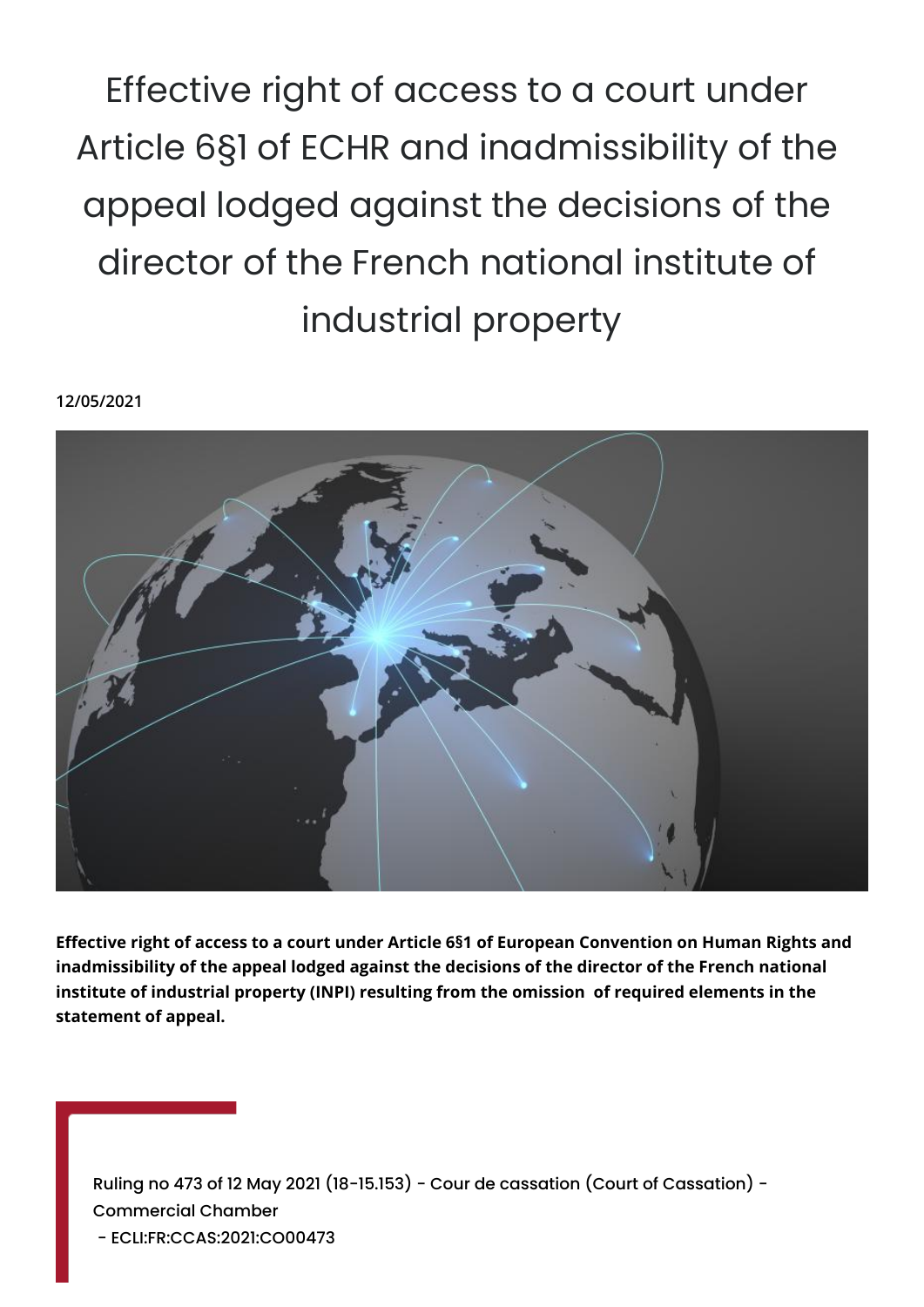Only the French version is authentic

*Appellant(s) : Giphar "Sogiphar", société coopérative à forme anonyme à capital variable (variable capital co-operative company)*

 *Respondent(s) : Biogaran, société par actions simplifiée (simplified joint-stock company) and others*

# Facts and procedure

1. According to the ruling under appeal (Douai, 8 February 2018), the co-operative company Giphar (the Sogiphar company), owner of the complex trademark "LIBEOZ", filed on 25 July 2016 and registered under no 16 4 289 499, to designate, inter alia, pharmaceutical products, hygienic products for medicine, foodstuffs and dietetic substances for medical use, food supplements, plasters, materials for dressings, disinfectants, surgical and medical devices and instruments, orthopaedic articles and suture materials, lodged a request for objection[1] to the application for registration no 16 4 298 576 relating to the word sign 'LIBZ', filed on 12 September 2016 by the company Biogaran, to designate identical and similar goods.

2. By decision of 21 June 2017, the Director of the French national institute of industrial property (Institut National de la Propriété Industrielle, INPI) dismissed the request for objection. The company Sogiphar appealed this decision.

Reviewing plea

For the second part of the plea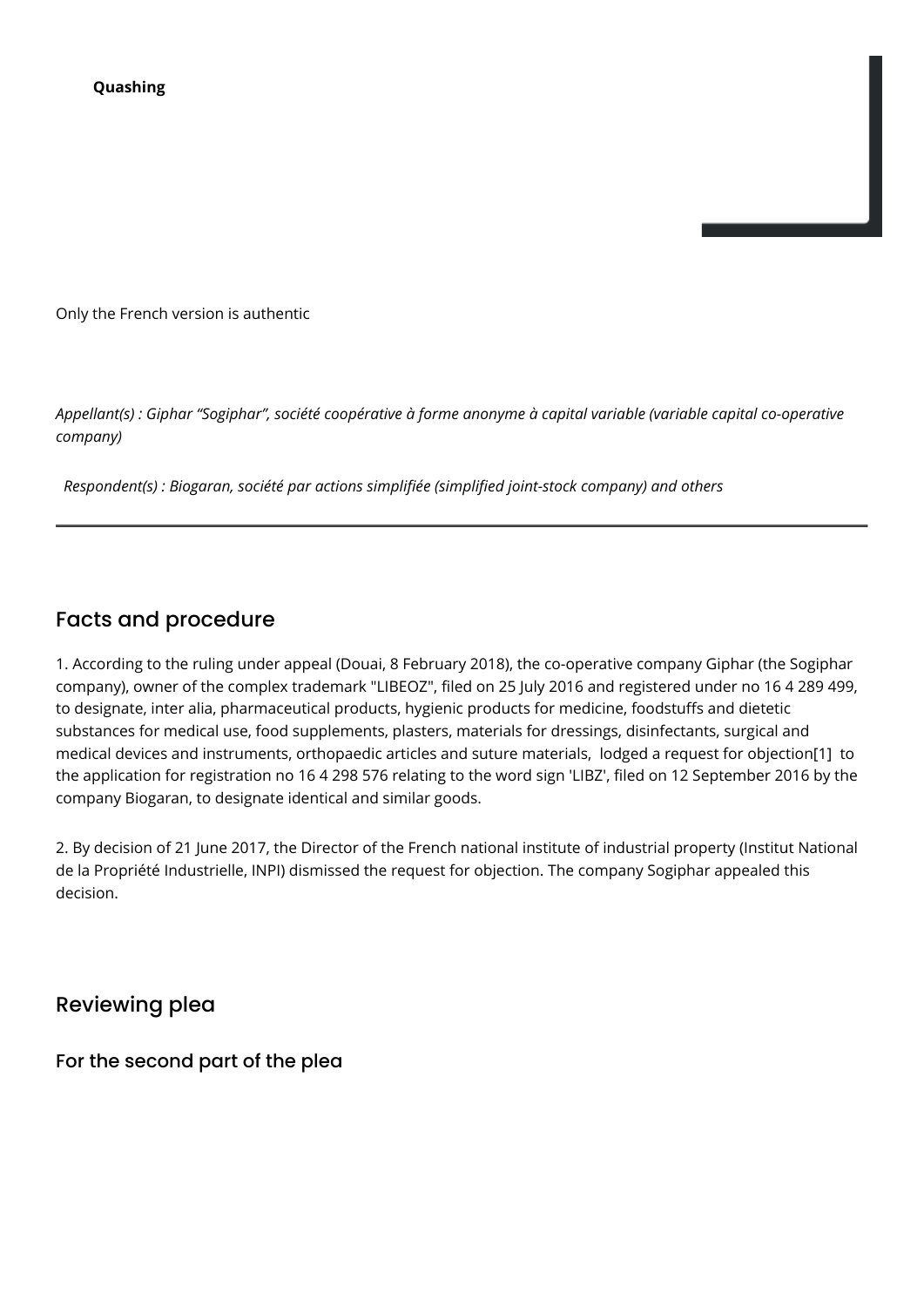## Statement of plea

3. Sogiphar objects to the ruling for having declared its appeal inadmissible, whereas "limitations on the right of access to a court relating to the conditions of admissibility of an appeal can only be reconciled with Article 6, §1 of the Convention for the Protection of Human Rights and Fundamental Freedoms if they pursue a legitimate aim and if there is a reasonable relationship of proportionality between the means employed and the aim sought to be achieved. Thus, the rules in question or the application of them should not prevent litigants from making use of an available remedy. The precise identification of the legal entity "in the person of its legal representatives" makes it possible to determine the body which represents it in order, where appropriate, to verify its powers and capacity, so that it is a manifestly disproportionate limitation on the right of access to a court to rule out the admissibility of an appeal filed against a decision of the director of the INPI on behalf of a legal entity "in the person of its legal representatives" and precisely identified, in particular by its form and identification number, when the body representing it is thus made identifiable and the sanction deprives the litigant of all access to the court. By holding nevertheless inadmissible Sogiphar's appeal, the cour d'appel (Court of Appeal) infringed Article 6, §1 of the Convention for the Protection of Human Rights and Fundamental Freedoms."

## Court's response

## Admissibility of the plea

4. Biogaran objected to the admissibility of the plea, as Sogiphar had not invoked Article 6, §1 of the Convention for the Protection of Human Rights and Fundamental Freedoms to justify the admissibility of its appeal against the decision of the director of the INPI before the cour d'appel (Court of Appeal), and that it was not admissible to do so before the Cour de cassation (Court of Cassation) for the first time.

5. However, the plea, which does not refer to any consideration of fact that does not result from the statements of the trial judges, is purely legal in nature.

6. The plea is therefore admissible.

#### Merits of the plea

In view of Article 6, §1 of the Convention for the Protection of Human Rights and Fundamental Freedoms:

7. It follows from this convention, as interpreted by the European Court of Human Rights, that the "right to a court", of which the right of access is a particular aspect, is not absolute and is subject to limitations permitted by implication, in particular where the conditions of admissibility of an appeal are concerned, since by its very nature it calls for regulation by the State, which enjoys a certain margin of appreciation in this regard. However, these limitations must not restrict or reduce a person's access in such a way or to such an extent that the very essence of the right is impaired, and such limitations will not be compatible with Article 6, §1 of the Convention for the Protection of Human Rights and Fundamental Freedoms if they do not pursue a legitimate aim and if there is not a reasonable relationship of proportionality between the means employed and the aims sought to be achieved (ECHR, rulings of 28 October 1998, Pérez de Rada Cavanilles v. Spain, app. 116/1997/900/1112, §44; of 26 January 2017, Ivanova and Ivashova v. Russia, app. nos. 797/14 and 67755/14, §42, and of 13 March 2018, Kuznetsov and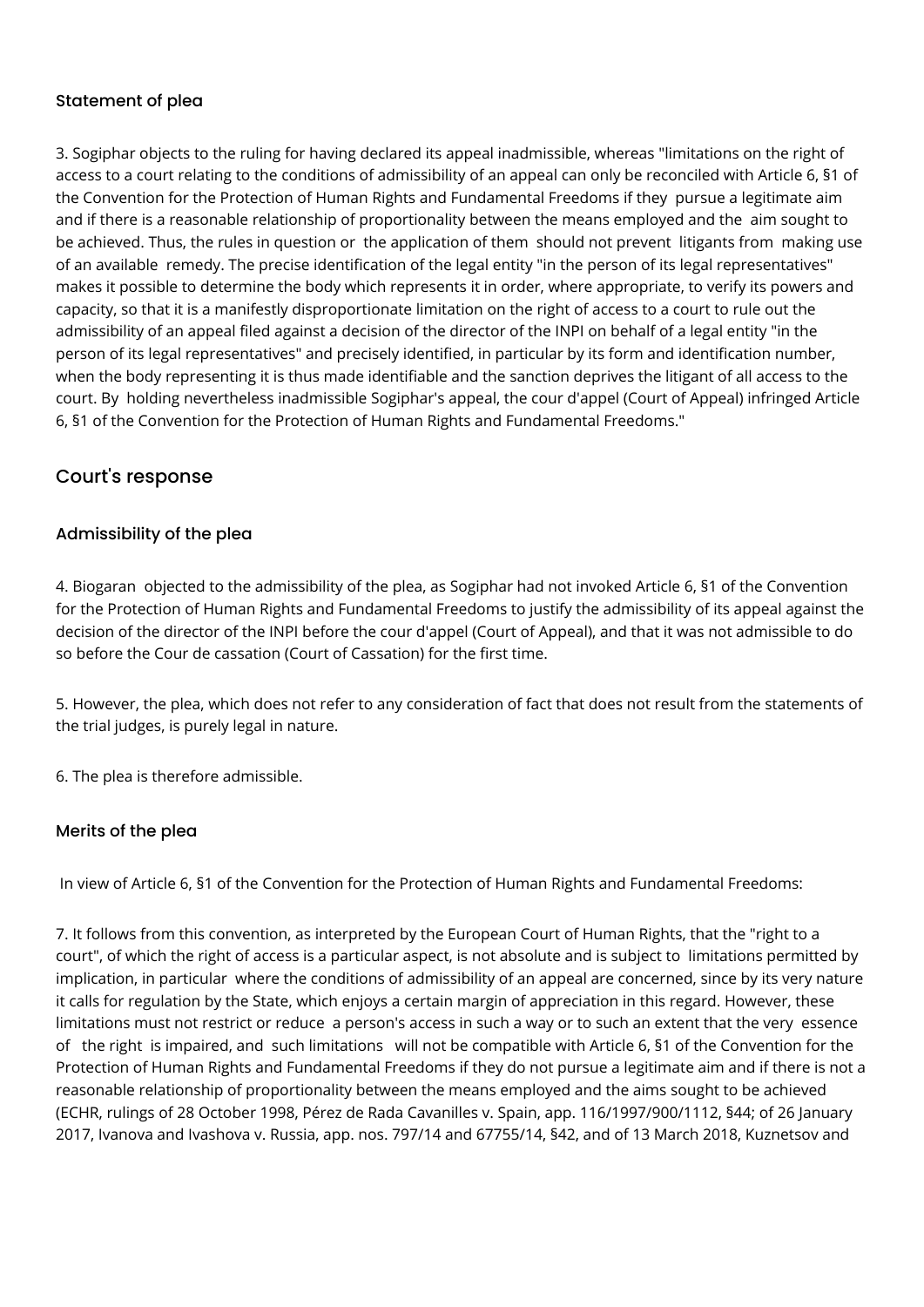others v. Russia, app. nos. 56354/09 and 24970/08, §40).

8. With regard more specifically to the rules on the form in which appeals may be lodged, the aim is to ensure the proper administration of justice and compliance with, in particular, the principle of legal certainty, and the European Court of Human Rights has held that those concerned must expect those rules to be applied, recalling in this respect that it is their primary responsibility to make every effort to defend their interests.

9. The provisions of Article R. 411-21 of the Intellectual Property Code, in their then-applicable formulation, which provide that, in order to be admissible, the statement of appeal against a decision made by the director of the INPI shall include, when the appellant is a legal entity, the details of its form, its name, its registered office and the body which legally represents it, are legitimate, since, applying to an appeal against the individual administrative act which constitutes the issue of an industrial property title by the director of the INPI (Com., 31 January 2006, appeal no 04-13.676, Bull., no 26), they are intended to ensure compliance with the principle of legal certainty. Indeed, the obligation for the legal entity to mention the body representing it allows the court and the responding party to ensure that the appeal is lodged by a body authorised to commit and represent the legal entity.

10. This formality, which is clearly stated in the above-mentioned provision, can easily be fulfilled, since the legal entity necessarily knows the identity of its legal representative, so that this provision does not create any uncertainty and allows the appellant, who must expect these rules to be applied and make every effort to defend his or her interests, to comply with the requirements of the provision.

11. However, while Article 126 of the Civil Procedure Code provides that, in the event that the situation giving rise to the objection to admissibility can be regularised, the inadmissibility will be set aside if the cause has disappeared at the time the court rules, it has been consistently held that the provisions of Article R. 411-21 of the Intellectual Property Code are specific, that they exclude the application of Article 126 of the above-mentioned code and that it is therefore not possible to proceed with the subsequent regularisation of required elements that were missing (Com., 7 January 2004, appeal no 02-14.115; Com., 17 June 2003, appeal no 01-15.747, Bull., no 102).

12. Yet, the possibility of regularisation until the court rules would not prevent the court's control and would not affect the legitimate interests of the responding party. Moreover, the objectives of legal certainty and proper administration of justice, which are served by inadmissibility for lack of one of the required elements, would not be affected by opening up such a possibility of regularisation.

13. Consequently, Article R. 411-21 of the Intellectual Property Code, as it has so far been interpreted, does not ensure a reasonable relationship of proportionality between the means employed and the aim sought to be achieved, and excessively infringes on the right of access to the court.

14. It therefore appears necessary to abandon the above-mentioned case law and henceforth interpret Article R. 411-21 of the Intellectual Property Code in the sense that its provisions are not exclusive of the application of Article 126 of the Civil Procedure Code and that, consequently, the inadmissibility of the appeal lodged against the decisions of the director of the INPI resulting from the omission, in the statement of appeal, of one of the required elements, will be set aside if, before the court gives a ruling, the appellant communicates the missing information.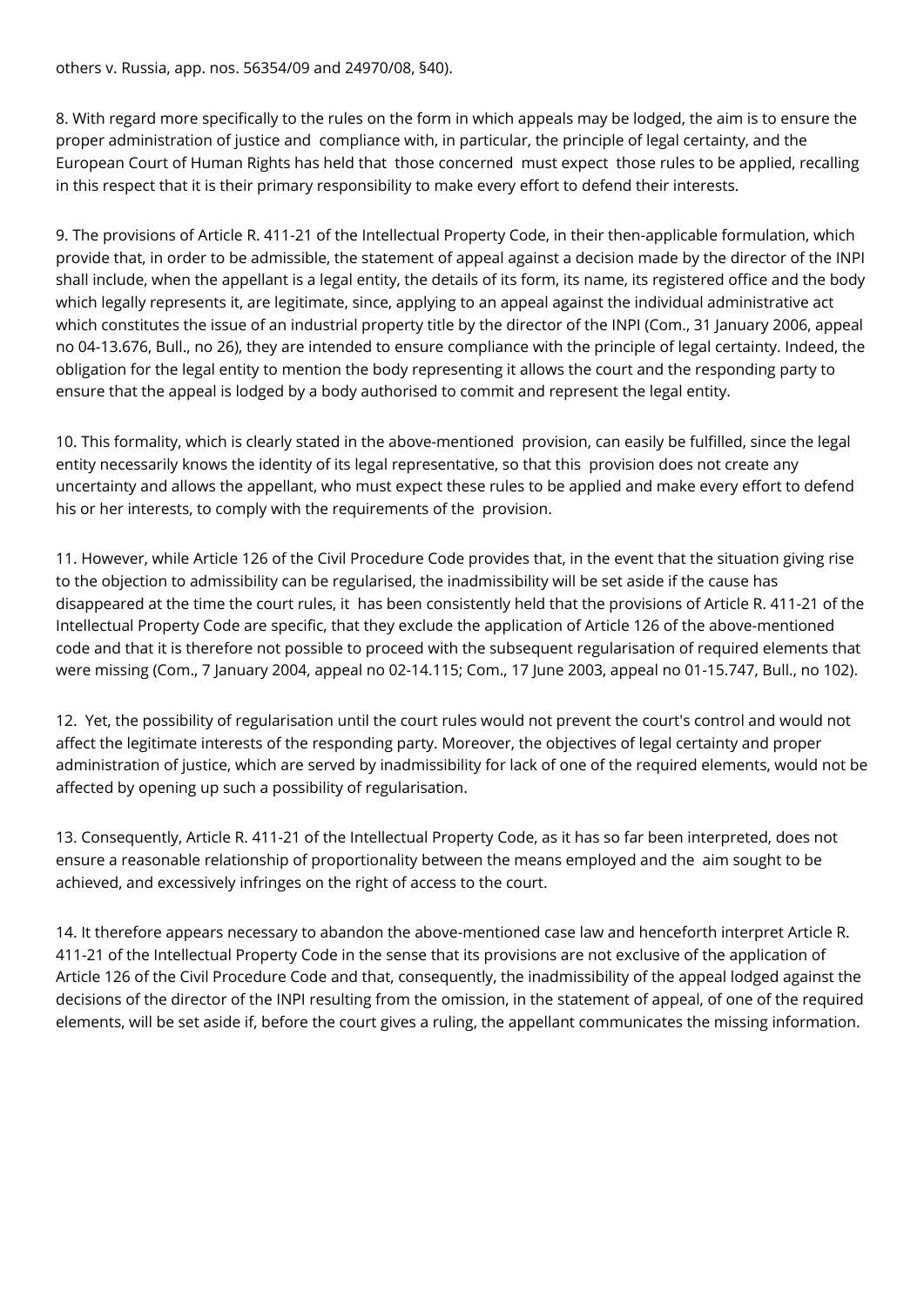15. However, this new interpretation cannot be invoked against Sogiphar for no resulting from the failure to mention the body representing it in its statement o case law excluded any possibility of regularisation.

16. In order to declare Sogiphar's appeal inadmissible, the ruling notes that it "in the person of its legal representatives", and holds that, since a public lim same legal representative, depending on whether it has a board of directors or supervisory board, the mere mention of its corporate form does not make it pos representing it.

17. In so ruling, whereas it had to set aside Article R. 411-21 of the Intellectua time, insofar as it disproportionately affected Sogiphar's right of access to a co Appeal) disregarded the requirements of the above-mentioned provision.

ON THESE GROUNDS, and without having to rule on the o Court:

QUASHES AND SETS ASIDE, all provisions, the ruling delivered on 8 February 2 cour d'appel (Court of Appeal) of Douai;

Returns the case and the parties to the status existing prior to the said ruling a (Court of Appeal) of Douai, otherwise composed;

President: Ms Mouillard Reporting Judge: Ms Darbois Advocate-General: Ms Beaudonnet Lawyer(s): SCP Delvolvé et Trichet - SARL Meier-Bourdeau, Lécuyer et asso

[Read the french](https://www.courdecassation.fr/decision/609b6f8cb58b513522af1e7f?search_api_fulltext=1815153) version